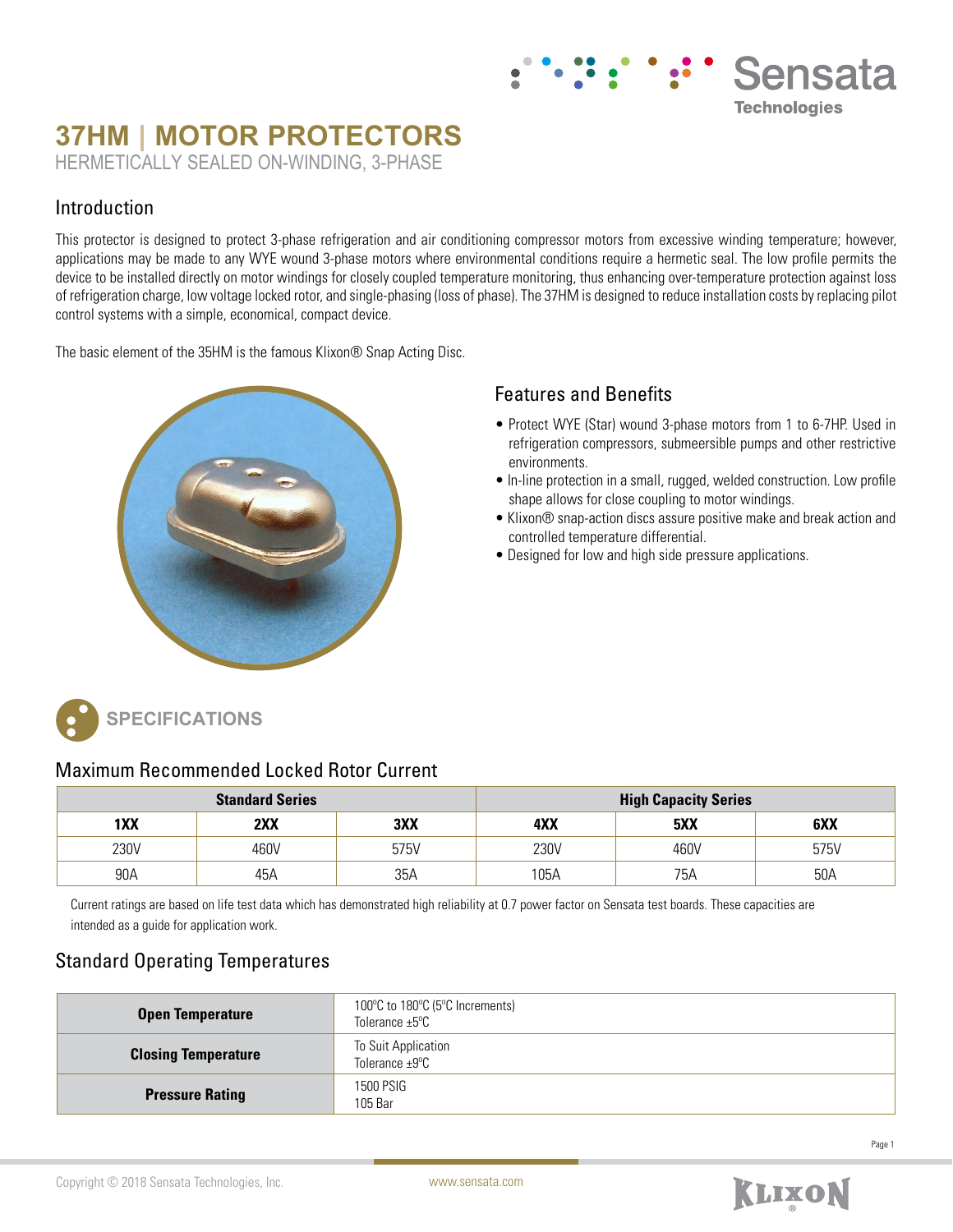



Third connection for WYE-centerpoint is made to housing by welded lead, QC tab or other customer option

| Unit |           | W    |              | P1   | D?        | D<br>ິບ |
|------|-----------|------|--------------|------|-----------|---------|
| Ins  | 1.26<br>4 | 0.78 | 0.5          | 0.7  | 0.09      | 0.25    |
| mm   | つつ<br>J۷  | 20   | 17 7<br>14.I | 17.8 | ററ<br>ں.ے | 6.4     |

# Electrical Schematic



Page 2